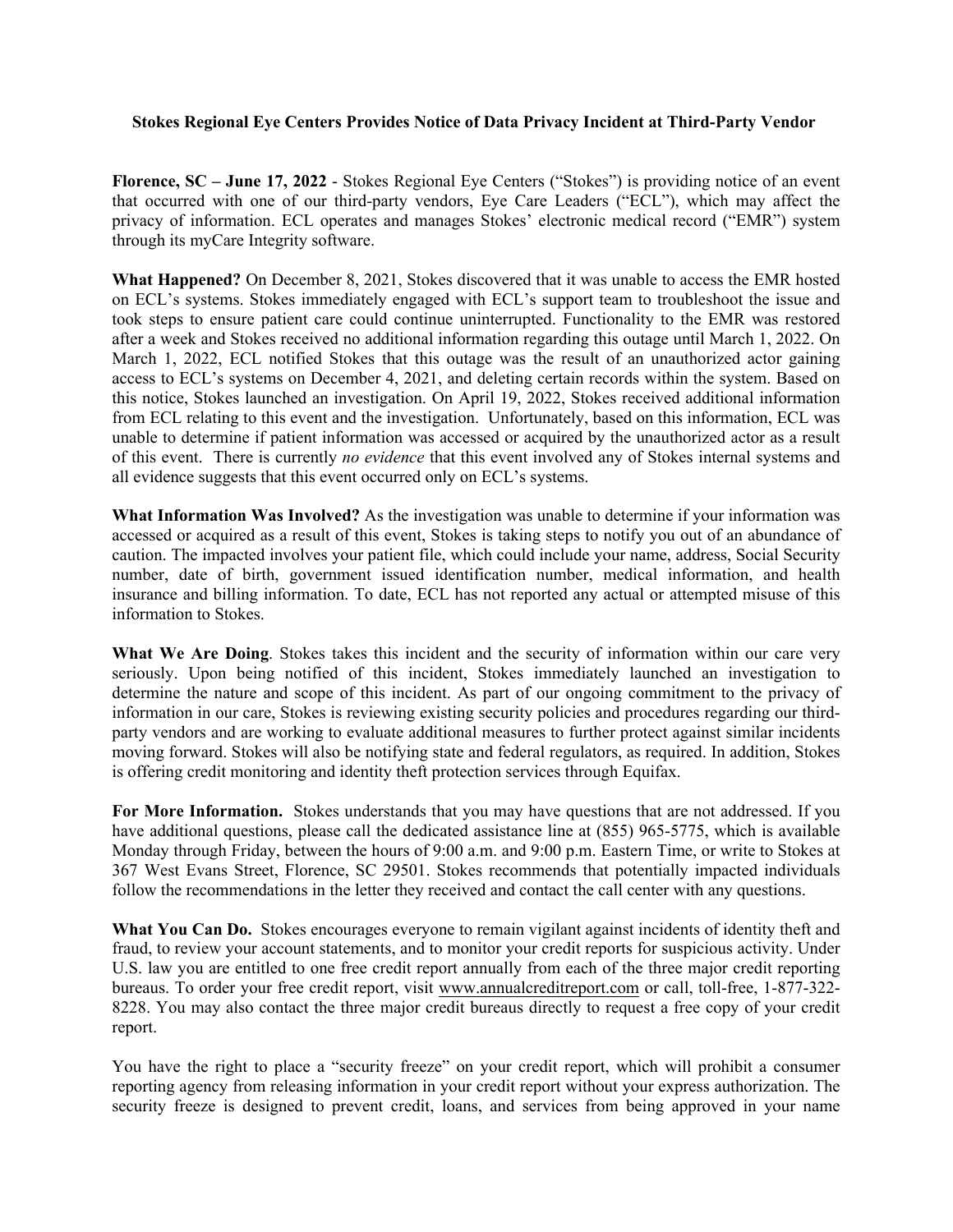without your consent. However, you should be aware that using a security freeze to take control over who gets access to the personal and financial information in your credit report may delay, interfere with, or prohibit the timely approval of any subsequent request or application you make regarding a new loan, credit, mortgage, or any other account involving the extension of credit. Pursuant to federal law, you cannot be charged to place or lift a security freeze on your credit report. Should you wish to place a security freeze, please contact the major consumer reporting agencies listed below:

| <b>Experian</b>                   | TransUnion               | Equifax                        |
|-----------------------------------|--------------------------|--------------------------------|
| P.O. Box 9554                     | P.O. Box 160             | P.O. Box 105788                |
| Allen, TX 75013                   | Woodlyn, PA 19094        | Atlanta, GA 30348-5788         |
| 1-888-397-3742                    | 1-888-909-8872           | 1-800-685-1111                 |
| www.experian.com/freeze/center.ht | www.transunion.com/credi | www.equifax.com/personal/credi |
| $\underline{\underline{m}}$       | t-freeze                 | t-report-services              |

In order to request a security freeze, you will need to provide the following information:

- 1. Your full name (including middle initial as well as Jr., Sr., II, III, etc.);
- 2. Social Security number;
- 3. Date of birth;
- 4. If you have moved in the past five (5) years, provide the addresses where you have lived over the prior five years;
- 5. Proof of current address, such as a current utility bill or telephone bill;
- 6. A legible photocopy of a government-issued identification card (state driver's license or ID card, military identification, etc.);
- 7. If you are a victim of identity theft, include a copy of either the police report, investigative report, or complaint to a law enforcement agency concerning identity theft.

As an alternative to a security freeze, you have the right to place an initial or extended "fraud alert" on your file at no cost. An initial fraud alert is a 1-year alert that is placed on a consumer's credit file. Upon seeing a fraud alert display on a consumer's credit file, a business is required to take steps to verify the consumer's identity before extending new credit. If you are a victim of identity theft, you are entitled to an extended fraud alert, which is a fraud alert lasting seven years. Should you wish to place a fraud alert, please contact any one of the agencies listed below:

| <b>Experian</b>                       | TransUnion               | Equifax                         |
|---------------------------------------|--------------------------|---------------------------------|
| P.O. Box 9554                         | P.O. Box 2000            | P.O. Box 105069                 |
| Allen, TX 75013                       | Chester, PA 19016        | Atlanta, GA 30348               |
| 1-888-397-3742                        | 1-800-680-7289           | 1-888-766-0008                  |
| www.experian.com/fraud/center.ht      | www.transunion.com/fraud | www.equifax.com/personal/credit |
| $\underline{\underline{\mathrm{ml}}}$ | -victim-resource/place-  | -report-services                |
|                                       | fraud-alert              |                                 |

You can further educate yourself regarding identity theft, fraud alerts, security freezes, and the steps you can take to protect yourself by contacting the consumer reporting agencies, the Federal Trade Commission, or your state Attorney General.

The Federal Trade Commission can be reached at: 600 Pennsylvania Avenue NW, Washington, DC 20580, www.identitytheft.gov, 1-877-ID-THEFT (1-877-438-4338); TTY: 1-866-653-4261. The Federal Trade Commission also encourages those who discover that their information has been misused to file a complaint with them. You can obtain further information on how to file such a complaint by way of the contact information listed above. You have the right to file a police report if you ever experience identity